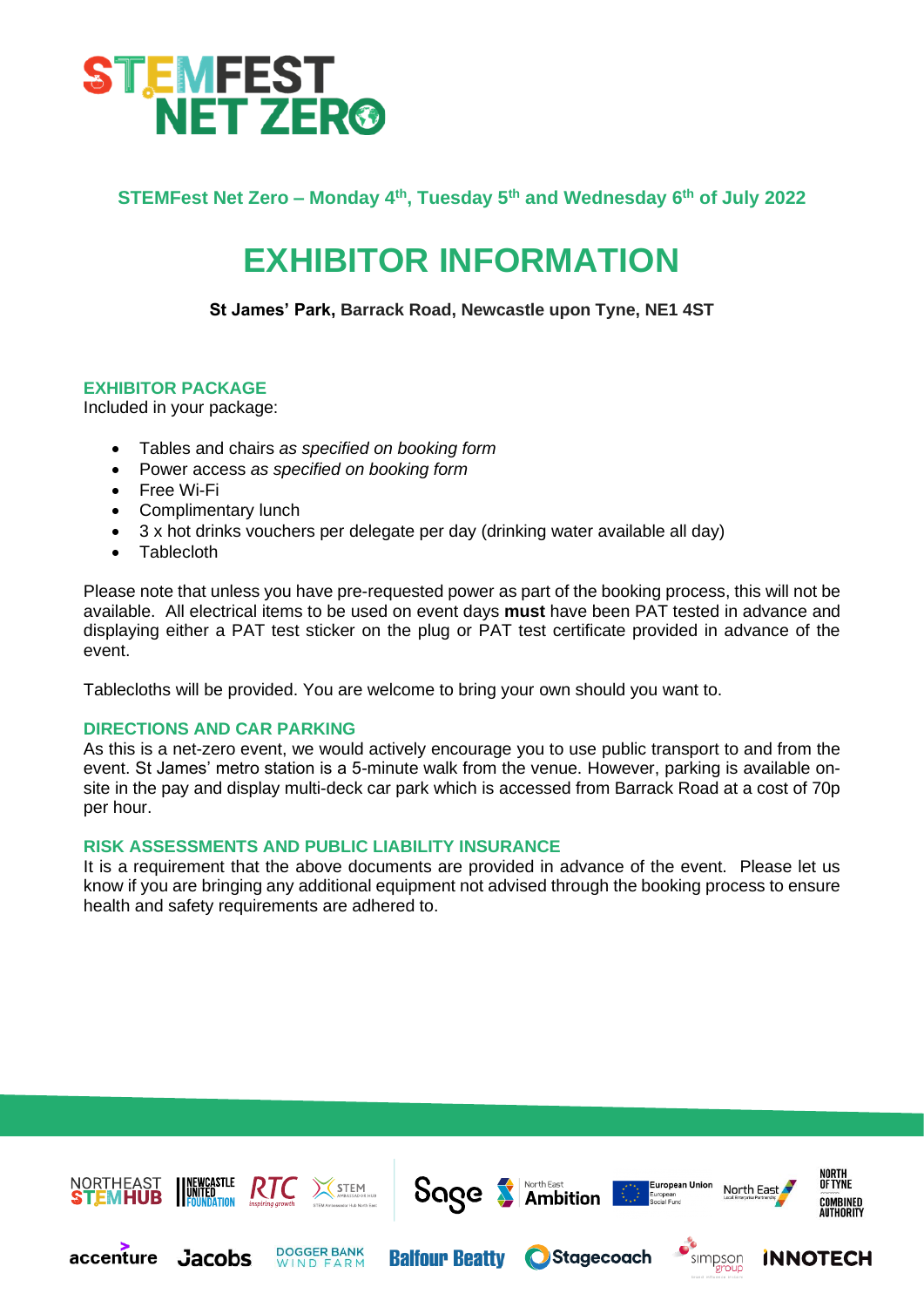

# **Set up day – Sunday 3rd July**

All exhibitors are asked to set up their stands on Sunday  $3<sup>rd</sup>$  July as follows:

# **Barracks (Level 4) – Zones 1, 2 & 3**

Zones 1 (Power and Natural Resources), Zone 2 (Climate and Adaptation) Zone 3 (Business and Industry) will all be located on Level 4 in the Barracks area. **Set up time for this area will be between the hours of 19:30 and 23:00.** We apologise in advance for this late set-up time, this is due to an event taking place earlier on in the day. Exhibitors may wish to unload their stand to the Platinum suite (Level 2) earlier on in the day between the hours of 12 and 16:00, to ease congestion later.

**When using the Barracks Suite exhibitors are not permitted to tape any loose wires or cables to the floor – they must be secured using cable ramps.** 

# **Moncur & Heroes rooms (Level 3) – Zones 4 & 5**

Zones 4 (Buildings and Construction) and Zone 5 (Transport) will be located on Level 3. **Set up time for this area will be between the hours of 12 and 16:00.** All exhibitors must be set up no later that 16:00 to allow the event infrastructure team to commence additional rigging.

Please drive to the car park which is accessed from Barrack Road and walk towards the Milburn reception area (under the tunnel) where you will be met and registered by a member of the events team wearing a green t-shirt. They will then direct you to the correct area to unload your equipment and materials. There will also be stewards on-site to guide you.

# **LARGE OR HEAVY ITEMS**

If you are unloading heavy or large equipment you can do this closer to the site via the Milburn tunnel. This is accessed from Barrack Road to the right of the main multi-level carpark. On arrival, please park in the multi-level car park and walk to the main reception where you will be met and registered by a member of the events team in a green t-shirt. They will then provide you with further directions should you need to unload closer to the venue. Any large or heavy items must use service lifts 5 (Buildings and Construction and Power and Natural Resources Zone) or service lift 1 (Climate and Adaptation, Transport or Business and Industry Zone). If you have smaller items, you may use the main public lift.

Lift dimensions are 228cms high x 182cms wide x 134cms deep. Maximum 1250kgs

#### **DELIVERIES**

Advance deliveries for the exhibition should be sent to the address below and no sooner than 24 hours before the event. The venue will only accept small deliveries. Please put the name of your company on the parcel and event days  $4<sup>th</sup>$ ,  $5<sup>th</sup>$  &  $6<sup>th</sup>$  July.

*FAO: Caroline Brown, STEMFest Net Zero event, Platinum Suite, St James' Park, Barrack Road, Newcastle upon Tyne, NE1 4ST*

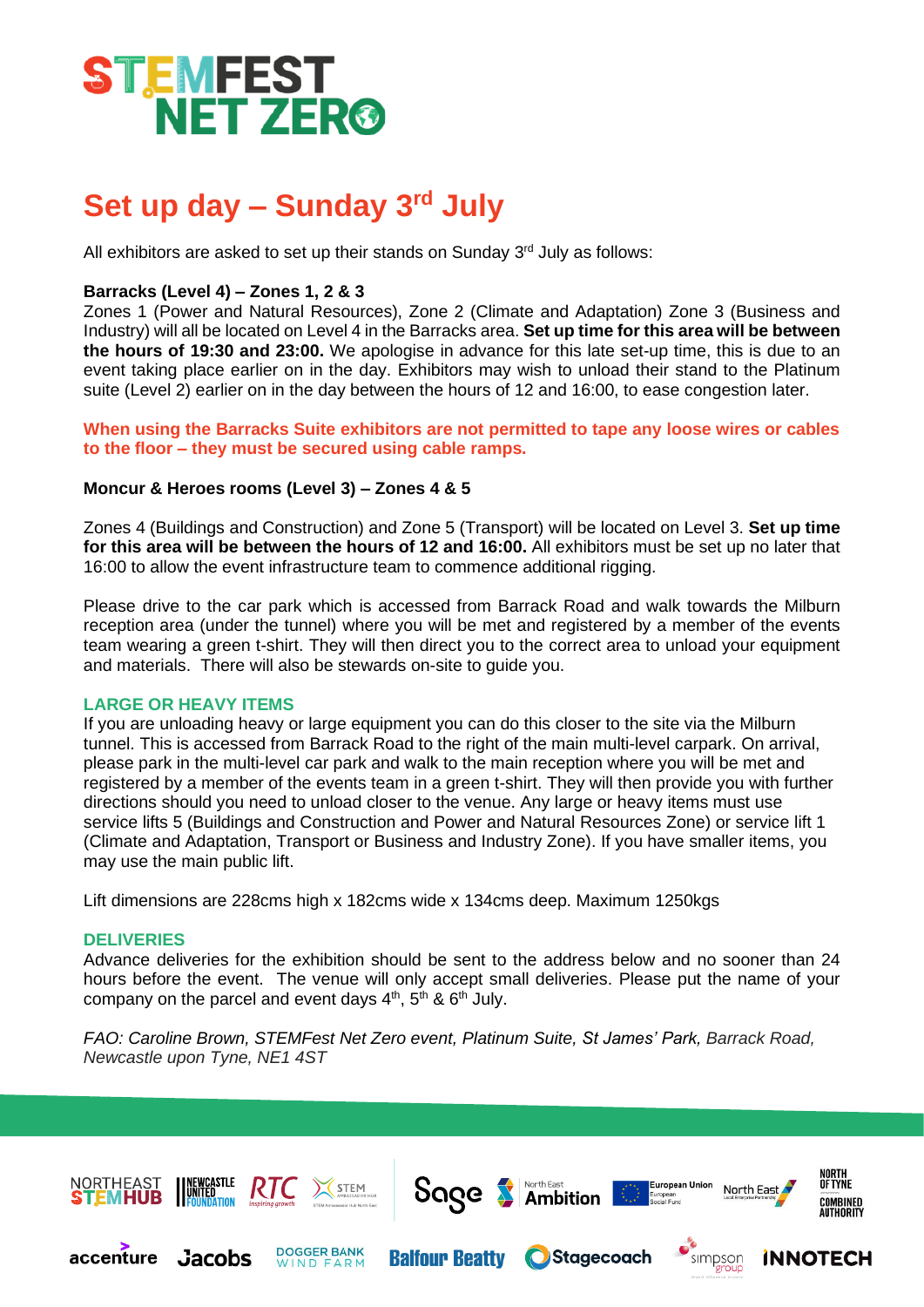

# **Event days – Monday 4th, Tuesday 5th and Wednesday 6th July**

# **REGISTRATION – EVENT DAYS**

Please arrive through the main reception area of St James' Park between **07.00 and 09.00** on event days to register. On arrival you will be given a lanyard, event brochure including floorplan and hot drinks vouchers. Please ensure you keep your lanyard on all day as they act as a security measure. Lanyards must be returned at the end of each day.

# **EVENT**

The STEMFest Net Zero event will take place across three floors at St James' Park and will include five zones:

- Power and Natural Resources Zone 1
- Climate and Adaptation Zone 2
- Business and Industry Zone 3
- Buildings and Construction Zone 4
- Transport Zone 5

The Events Team can be identified by their green T-shirts**.** The team will be present all day and are happy to direct you around the event and help you with any questions you may have. Each zone will also have a Zone Manager who will act as your first point of contact should there be any problems or questions.

#### **EVENT TIMINGS AND SCHOOL ARRIVAL AND DEPARTURES**

The event will open to schools from 09.30 and has a suggested flow system as follows Zone 1 – Zone 2 – Zone 3 – Zone 4 – Zone 5. However, schools will be starting their visit in different zones but will be asked to follow our suggested route e.g., a school starting in Zone 4 will be visiting the exhibition as follows Zone  $4 -$  Zone  $5 -$  Zone  $1 -$  Zone  $2 -$  Zone 3. We are recommending they spend around 30 – 45 minutes in each zone and are expecting around 1200 children on each event day. The last schools will depart at approximately 15.00 each day.

#### **PRIZES**

Please be aware that due to potential allergies, it is advisable not to have sweets available on your stand. Whilst we are happy for you to provide complimentary 'give-aways' or competition prizes to the pupils, we advise that this is managed in an orderly fashion to encourage even distribution!

#### **LUNCH AND REFRESHMENTS**

All exhibitors will be provided with lunch and 3 x tea/coffee vouchers per person per day. All exhibitor refreshments will be served in the Four Corners room which is on Level 2 to the left of the Platinum Suite.

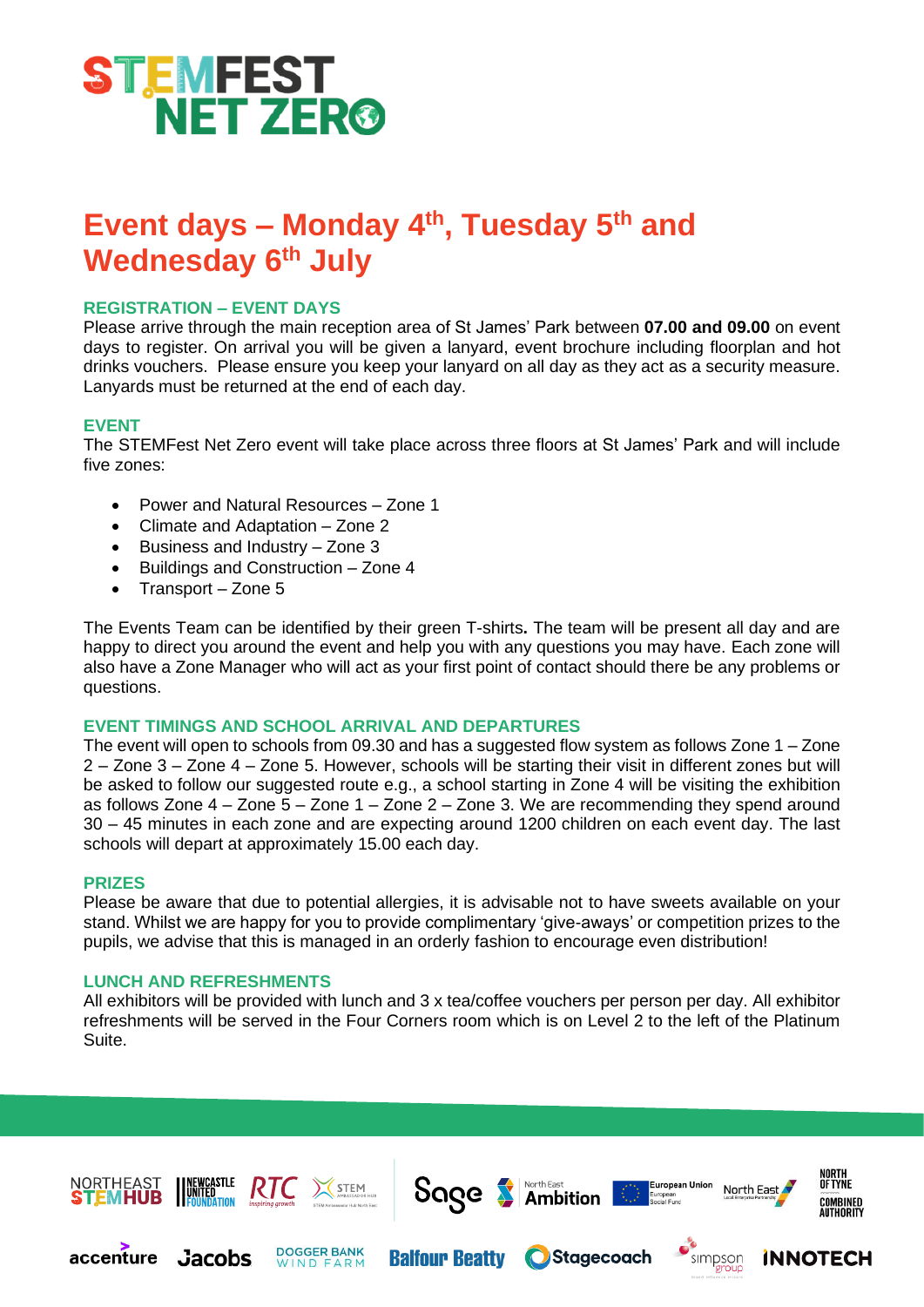

Additional refreshments are available to purchase at the kiosks in the Platinum Suite. **Please note that this is a card only facility.** 

We will be providing three hot drinks vouchers per delegate which can be redeemed throughout the day at the tea and coffee point in the Four Corners room on Level 2 to the left of the Platinum Suite. Water bubblers will be situated in all event areas and will be replenished during the day.

Lunch for exhibitors will be in Four Corners on Level 2 and a spill over area (if necessary) in front of the Platinum Suite. The lunch break for students is 12.15 – 13.00 and schools will be initially escorted to the terraces area accessible on Level 4 for a short speech and then taken to the Platinum Suite on Level 2 to have their lunch. The exhibition will be closed during this time. Lunchtime for exhibitors will be at the same time, however we do recommend that you stagger your lunches so that someone is always with your equipment. This will be facilitated by adding an extra 30 minutes to the set lunch time from 13:00 – 13:30. However, the exhibition will re-open at 13.00.

# **EXHIBITOR TOILETS**

Due to safeguarding, please only use the toilets beside the Four Corners refreshment area on Level 2.

# **BUSINESS NETWORKING EVENTS**

There will be two business networking events both taking place in the Four Corners area on Level 2. This will give you an opportunity to meet with the other exhibitors as well as to talk directly to our event sponsors. Refreshments will be available at both events.

#### **Monday 4th July from 15:30 – 17:00 Tuesday 5th July from 08.00 – 09.00**

#### **TOURS**

There will be tours taking place on all event days at 11:00 and 13:30 and will be led by Dawn Ross. If you have any colleagues that would like to join a tour, then please email **[dawn.ross@rtcnorth.co.uk](mailto:dawn.ross@rtcnorth.co.uk)** with their name, company name, email address and preferred date/time of tour. Due to safeguarding we cannot allow unsupervised access to the exhibition. We will do our best to accommodate any guests arriving at the event out of these times, but we cannot guarantee that we will be able to facilitate them accessing the event on the day.

#### **WI-FI**

Wi-Fi is available throughout the venue. This can be slower than usual at peak times. The WIFI details are as follows:

**Network:** NUFC **Key:** weareunited

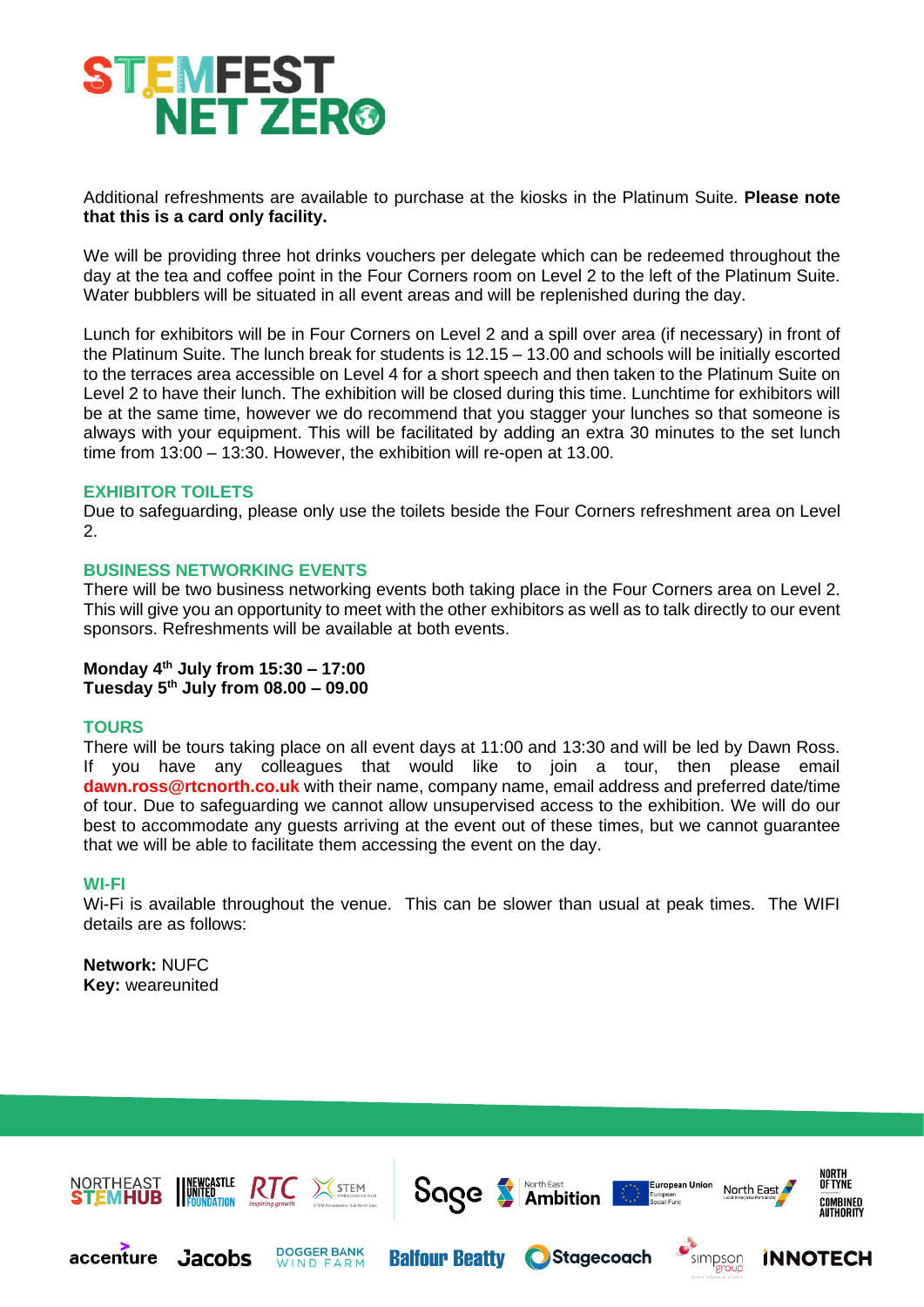

# **DE-RIG**

De-rigging will take place on Wednesday 6<sup>th</sup> July and will commence once the last schools have left the building at around 15.00. Please note that we have over 50 exhibitors so please be patient when waiting to exit the building. If you do not have any heavy items, you are welcome to use the front entrance and main public lifts of the building. Heavy or large items must use the same service lift they used on the rigging day. All items must be cleared from the building by 20:00. Unfortunately, the venue cannot store items for exhibitors post event.

#### **PR AND SOCIAL MEDIA**

Attached is your social media pack. On the run up to the event we are running a daily social media campaign which you are most welcome to encourage and contribute to via your social media channels. Please do send any promotional news through to us about your involvement with the event, including any appropriate #hashtags to link to and we will make sure we cross promote and support your campaigns. Please send information to **[marketing@rtcnorth.co.uk](mailto:marketing@rtcnorth.co.uk)**

On the day, we are hoping that press and local media will be covering the event, we will also have our official photographer on site. Whilst we appreciate the support using social media channels, please be aware that **no children can be photographed or filmed by exhibitors at the event.**  Instead, please feel free to share photos of your staff at the event, and please follow and retweet any photos from the @rtcstem and @NUF\_Foundation accounts. After the event we will be sharing all relevant official photographs with you; with a password protected link.

# **WHAT TO DO IN AN EMERGENCY**

In the event of an emergency, please contact a member of the events team. The event and venue staff will then manage the incident. Please follow instructions given in a calm and orderly manner.

#### **FIRE ALARMS**

There are no scheduled fire alarms on event days. If the alarm does sound continuously, please make your way to the nearest sign posted fire exit. Event and venue staff will be with you to guide you to the fire assembly point. The designated assembly point is the Memorial Garden, to the west of the building and is identified on the event brochure. Please make yourself familiar with its location and the location of the nearest fire exit to your stand.

#### **SAFE REFUGE POINTS**

Safe refuge points and evacuation chairs have been identified as outside each service lift on every floor for any persons requiring assistance to leave the building. A member of the events and venue staff will aid should a situation arise.

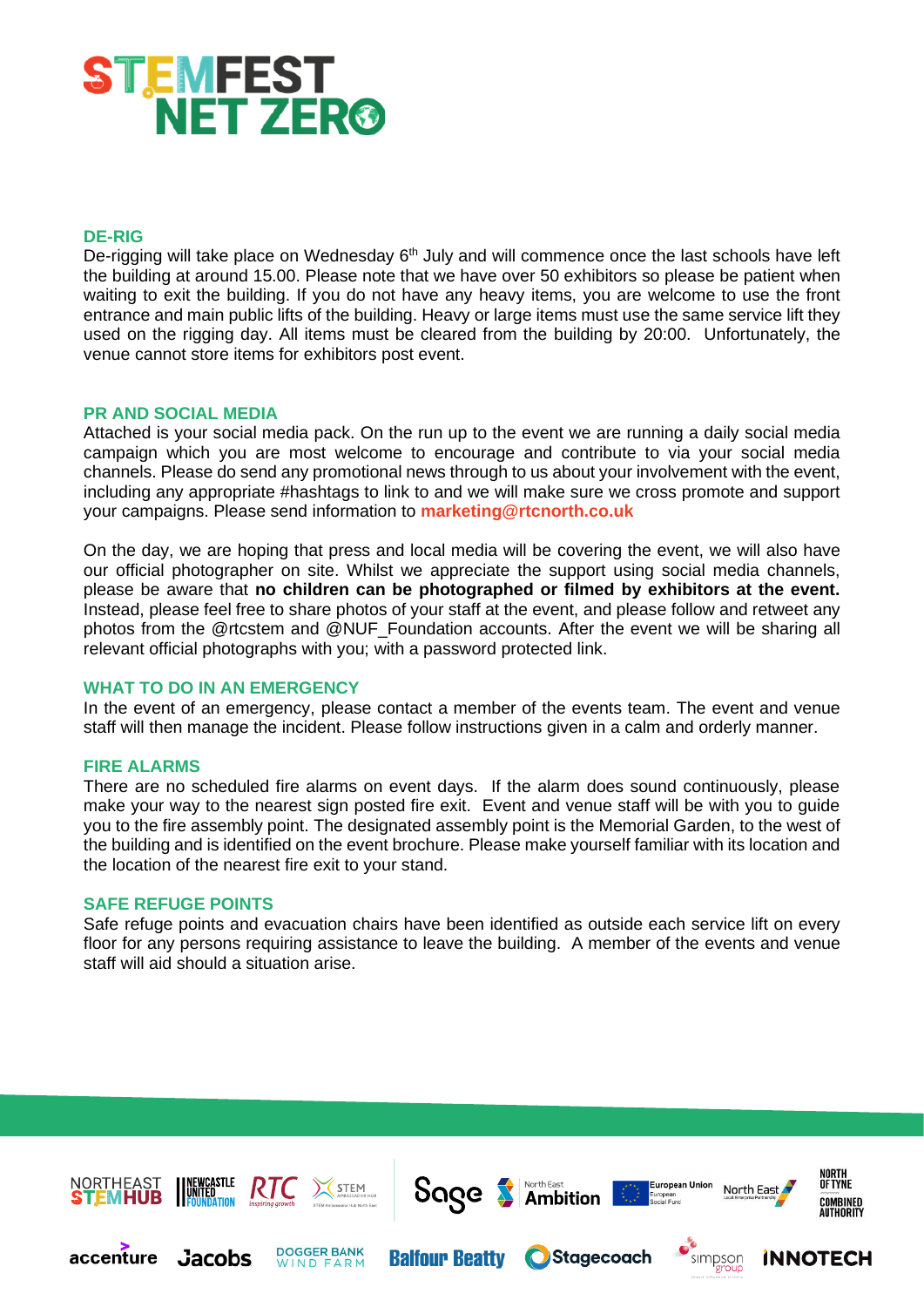

# **LOST CHILDREN**

Please speak to the nearest member of the Event Team. The Event Team will then take the necessary action to reunite the lost child with their school.

The meeting point for any lost children is Event Control, located beside the lifts on the fourth floor.

If you notice a child looking lost or distressed, please inform a member of the Events Team.

#### **FIRST AID & MEDICAL ASSISTANCE**

If you require medical assistance, please contact the nearest member of the Events Team or speak to a member of staff at Event Control, located beside the lifts on the fourth floor, who will alert a member of the team from St John Ambulance. The First Aid Room is on Level 3 just before you reach the Transport Zone on the left-hand side. There are 2 defibrillators on site which are located in the security team's office and in the Duty Managers office on Level 3. Each unit contains all the necessary operational instructions.

# **IF YOU SEE ANYTHING SUSPICIOUS**

Please report anything suspicious to the nearest member of the Events Team. If you realise something after the event, please contact the venue and ask to speak to the Duty Manager on 0844 372 1892 as soon as possible

#### **DAMAGE AND LOSS**

The organisers, the venue or the sponsors DO NOT accept any responsibility for damage or loss of any property brought in by the exhibitors and/or their contractors. Exhibitors are responsible for their own items. You are advised to keep all personal belongings with you at all times. Please take anything valuable away with you at the end of each day, there is no overnight storage facility.

#### **NET ZERO**

We are aiming for this event to be net zero so would encourage you to be mindful of this. We will be asking for information after the event in relation to your use of transport commuting to and from the event. This will include your method of transport and, where applicable, engine size, number of passengers, fuel type and distance travelled. This will enable us to calculate a carbon footprint for the event which will be off set with a donation to an environmental charity.

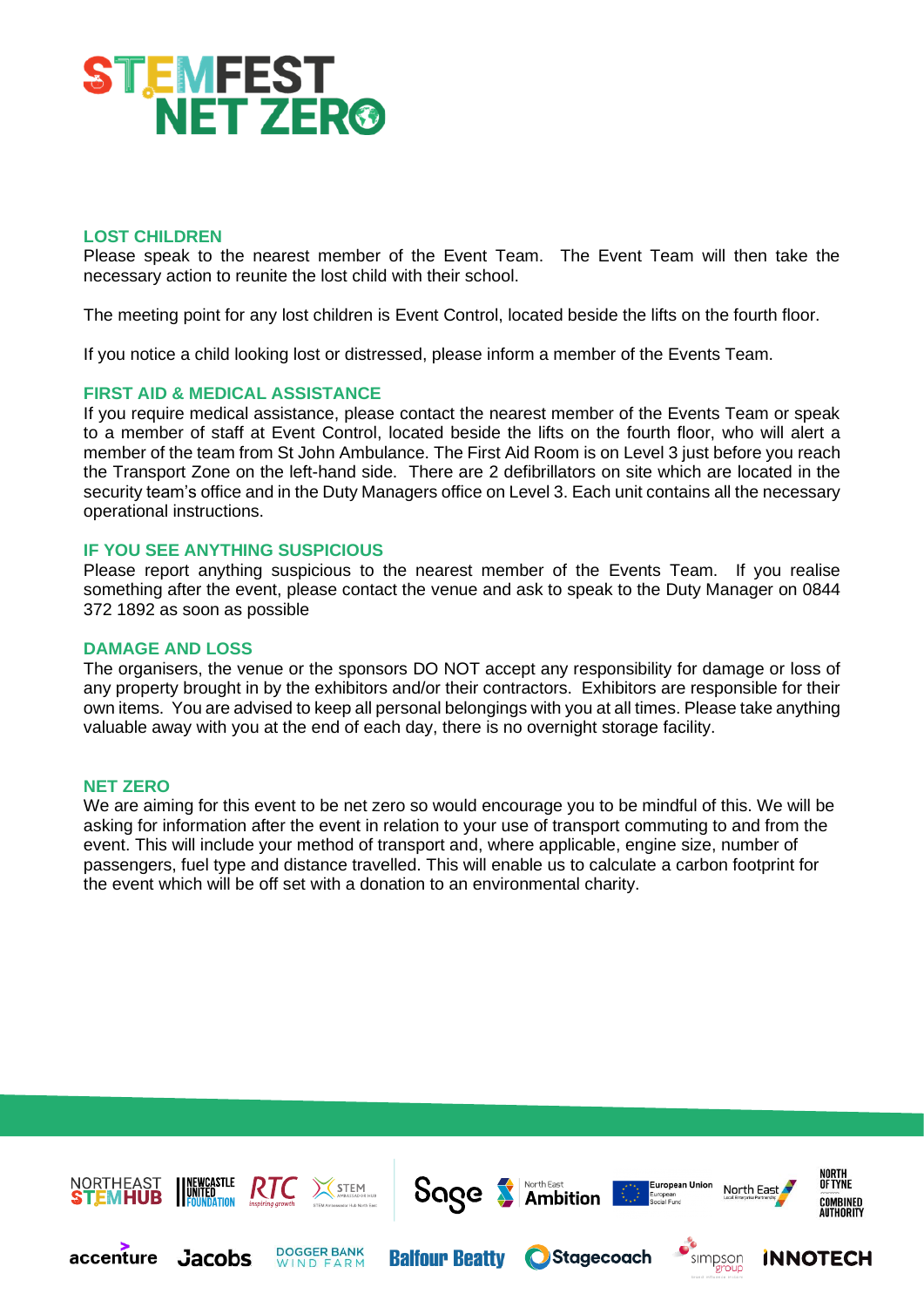

# **STEM AMBASSADOR PROGRAMME**

For those who are already part of the STEM Ambassador Programme, we look forward to welcoming you at the event and would appreciate if you could wear your STEM ID badges. Please ensure that you sign up for the event on the STEM Hub **[HERE](https://www.stem.org.uk/platform/activity/d7db5045-13db-4557-b8cf-a48b8bbf6ca1)** so that this counts towards your volunteering hours.

If you are interested in becoming STEM Ambassador please go to: **[https://www.stem.org.uk/stem](https://www.stem.org.uk/stem-ambassadors)[ambassadors](https://www.stem.org.uk/stem-ambassadors)**. Alternatively contact Dawn Ross our STEM Liaison Coordinator if you have any questions on **[stem@rtcnorth.org.uk](mailto:stem@rtcnorth.org.uk)** or via telephone 0191 5164400.

### **NU FUTURES PROGRAMME**

NU Futures is a programme that will deliver a new and ambitious approach to tackling the entrenched problems of exclusion, wealth inequalities and low productivity by better connecting young people with opportunities in the North of Tyne economy. NU Futures will provide young people with an inspirational and engaging learning, careers and skills programme aimed at preparing them to thrive in the economy of the future. Working with young people aged 11-25 and reaching 11,000 school children in 56 schools per year throughout the North of Tyne area, this is the largest education and careers programme operated by Newcastle United Foundation.

This is a collaboration between the Newcastle United Foundation, North of Tyne Combined Authority, local businesses, schools and other leading education and training providers, such as The Princes Trust. It aims to

- Promote a vision of a more dynamic and inclusive economy
- Connect young people with opportunities
- Narrows inequalities and promotes social mobility
- Equip North of Tyne young people with the knowledge, skills and ambition to pursue careers in local growth industries
- Support businesses to recruit a skilled and motivated workforce
- Provide extra support to disadvantaged and disengaged young people, boosting their ambition, confidence and motivation